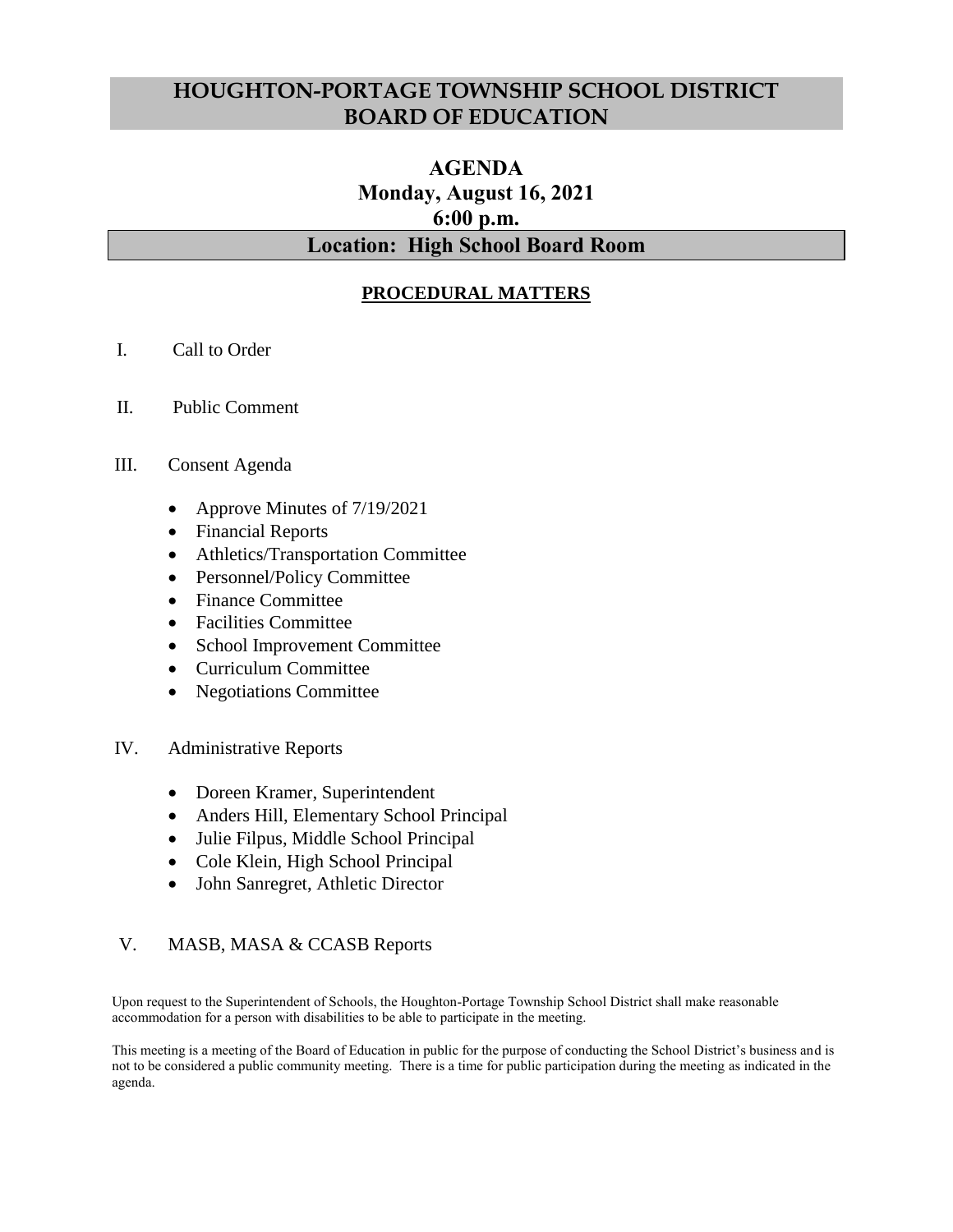#### **Page 2 Board Agenda – 8/16/21**

| VI. | Discussion/Action Items |                                                                          |  |  |
|-----|-------------------------|--------------------------------------------------------------------------|--|--|
|     |                         | 1. Resolution to Continue Using WillSub                                  |  |  |
|     |                         | approve the continued use of WillSub.                                    |  |  |
|     |                         |                                                                          |  |  |
|     |                         | 2. Resolution to Accept the 2021-2022 Elementary, Middle and High School |  |  |
|     |                         | <b>Handbooks</b>                                                         |  |  |
|     |                         | accept the 2021-2022 Elementary, Middle and High School Handbooks.       |  |  |
|     |                         | Yeas:                                                                    |  |  |
|     |                         | 3. Resolution to Approve the Houghton High School Course Listing         |  |  |
|     |                         | approve the Houghton High School Course Listing.                         |  |  |
|     |                         | Yeas:                                                                    |  |  |

Upon request to the Superintendent of Schools, the Houghton-Portage Township School District shall make reasonable accommodation for a person with disabilities to be able to participate in the meeting.

This meeting is a meeting of the Board of Education in public for the purpose of conducting the School District's business and is not to be considered a public community meeting. There is a time for public participation during the meeting as indicated in the agenda.